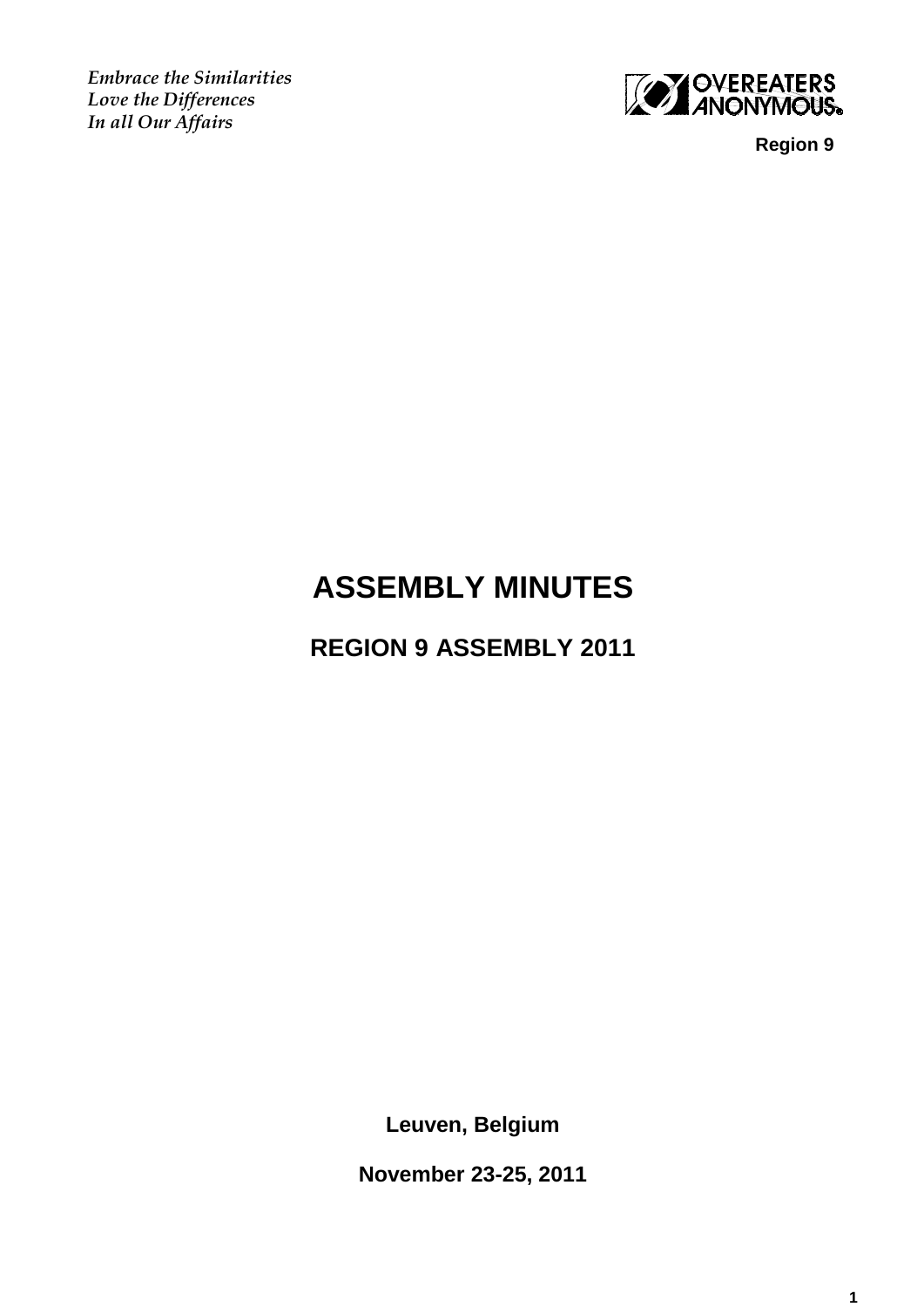

## **TABLE OF CONTENTS**

| <b>Table of Contents</b>                                                                                                                           | $\overline{2}$ |
|----------------------------------------------------------------------------------------------------------------------------------------------------|----------------|
| Introduction to the Assembly Minutes 2011                                                                                                          | 3              |
| <b>WEDNESDAY 23rd of November</b>                                                                                                                  |                |
| 1. Settling in                                                                                                                                     | 4              |
| 2. Strategic Plan Presentation & Brainstorming Session                                                                                             | 4              |
| 3. Informal opening - Orientation Meeting - Adoption of the Agenda - General Overview<br>of the Processes of the Assembly                          | 4              |
| 4. 7 <sup>th</sup> Tradition Workshop                                                                                                              | 5              |
| THURSDAY 24th of November                                                                                                                          |                |
| Official opening – Readings – Adoption of Ground Rules – Adoption of 2010<br>1.<br>Assembly Minutes - Reports and Questions arising out of reports | 6              |
| 2. Translations Workshop                                                                                                                           | $\overline{7}$ |
| 3. Deadline for Ask-it Basket Questions                                                                                                            | 8              |
| 4. 2011-2012 Suggested Draft Budget - Presentation and Discussion                                                                                  | 8              |
| 5. Reports from Committee Sessions and discussion of any proposals of emergency new<br>business                                                    | 8              |
| 6. How to abstain from compulsive eating one day at a time - Workshop                                                                              | 9              |
| 7. Deadline for submitting Emergency New Business Motions                                                                                          | 9              |
| 8. Endorsement of Trustee for election at WSBC 2012                                                                                                | 9              |
| 9. Election of Service Positions - Discussion and Election of Assembly/Convention<br>Venues for 2012 and 2013                                      | 9              |
| FRIDAY 25 <sup>th</sup> of November                                                                                                                |                |
| 1. Opening and Readings                                                                                                                            | 11             |
| 2. Formal discussion and vote on Consent Agenda, Bylaws Amendment Motions and<br><b>New Business Motions</b>                                       | 11             |
| 3. Approval and Adoption of 2011 – 2012 Budget                                                                                                     | 13             |
| 4. Formal discussion and vote on BM 3, BM 4,                                                                                                       | 13             |
| 5. Liaison with Service Bodies not presented at the Assembly - allocation<br>and adoption of service bodies                                        | 14             |
| 6. Ask-it-basket Questions and Answers                                                                                                             | 14             |
| 7. Formal discussion and vote on BL 3 Substitute Business Motion                                                                                   | 14             |
| 8. Committee Sessions                                                                                                                              | 14             |
| 9. Wrap up session                                                                                                                                 | 15             |
|                                                                                                                                                    |                |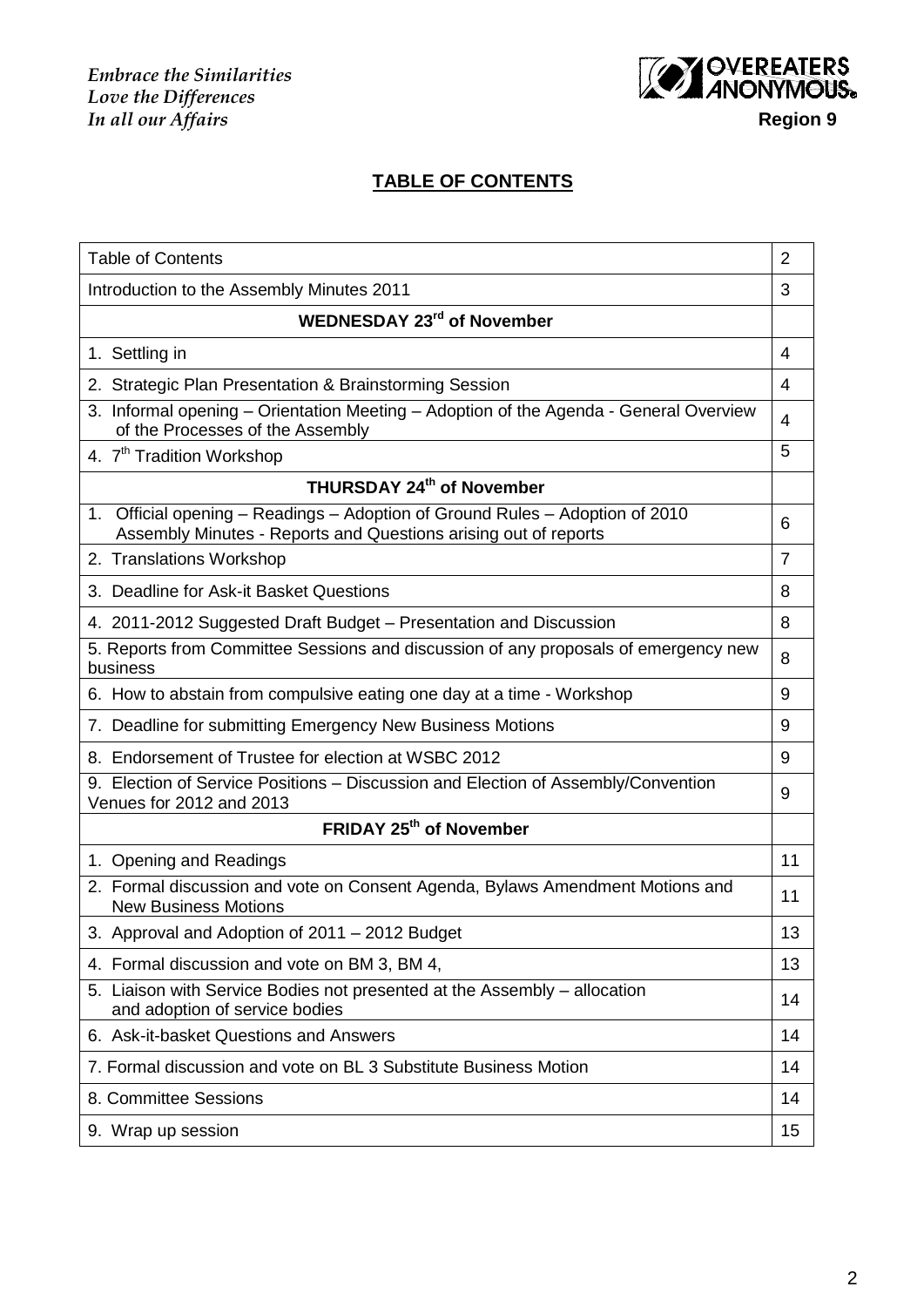*Embrace the Similarities Love the Differences*



## **INTRODUCTION TO THE ASSEMBLY MINUTES 2011**

In these Minutes of our Region 9 Assembly held in Leuven, Belgium, from Wednesday 23<sup>rd</sup> until Friday 25<sup>th</sup> of November 2011, you'll find the facts of the discussions held, reports on the workshops and committee sessions, the changes discussed and voted on regarding our Bylaws and our Policies and Procedures, and appendices like the list of the attendants at the assembly, Committee Reports and others.

We started each day, with some readings from our OA literature: the 12 Steps, the 12 Traditions, the 12 Concepts and the Preamble. Every day at the Assembly, before and after every meeting or point on the agenda, we said the Serenity Prayer, each time in one of the languages which was represented at the Assembly.

At the Assembly there were visitors attending from different countries, approximately 10 visitors attended during the three days and participated in the workshops and the Committee sessions.

At least once a day during the Assembly, we passed the  $7<sup>th</sup>$  Tradition basket.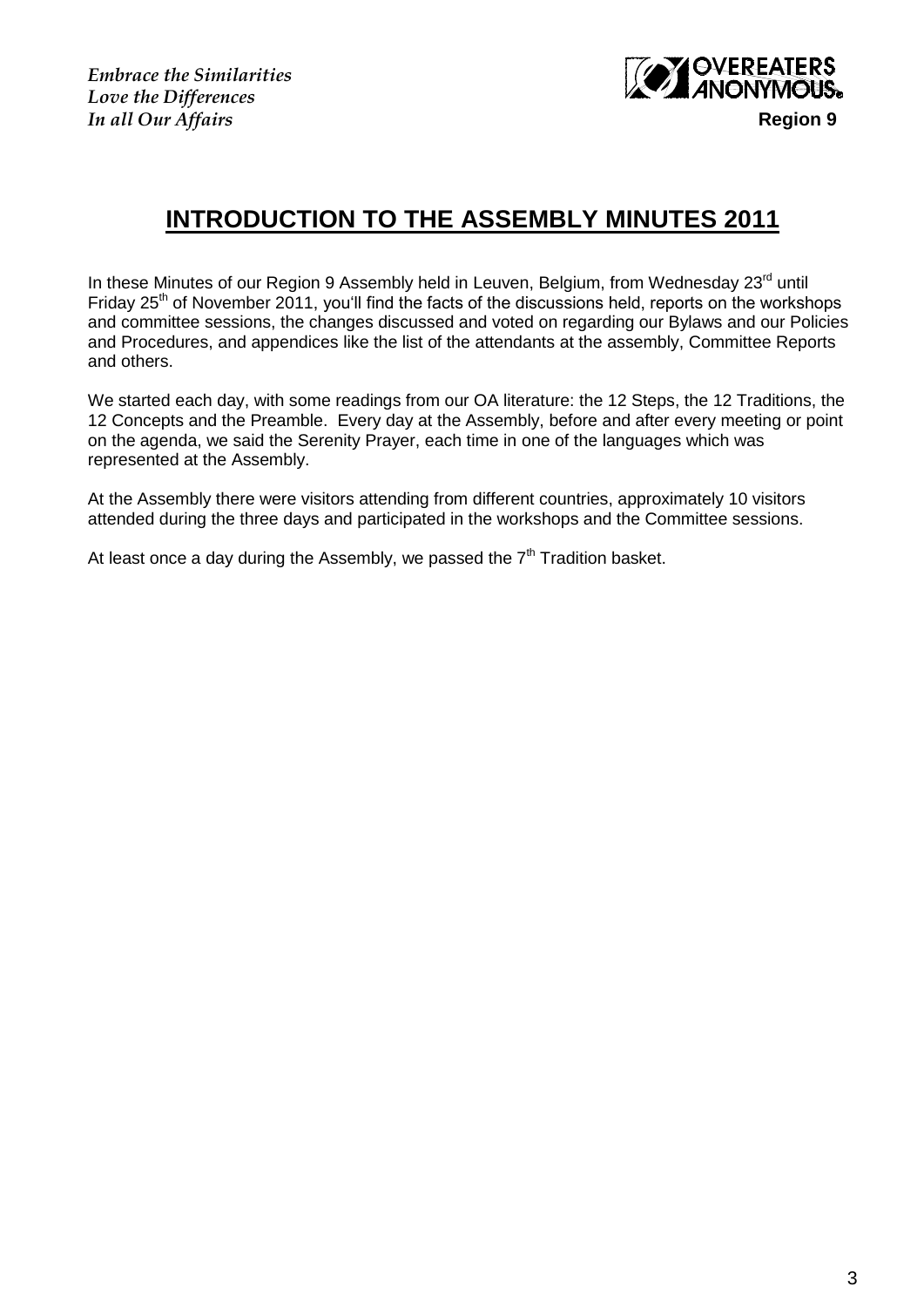

# **WEDNESDAY 23rd of November 2011**

## **1. Settling in**

- Our Chair, Stella, welcomed everybody to the 29<sup>th</sup> Region 9 Annual Assembly;
- The 12 Steps, 12 Traditions and 12 Concepts were read.
- The Board introduced themselves, gave their qualifications as OA members and stated their commitment to Abstinence.
- We had an "Eleventh Step Sandwich" which started with the Serenity prayer followed by a short meditation and finished with the third step prayer.
- We then did an ice breaker in which we spoke to as many other OA members present as possible about what we had in common, what our differences were and what we do with Lifeline. We came back together and shared what we had learned about each other and especially what we do with Lifeline. (In France they have their own magazine, some organized a group subscription for Lifeline, in Poland they translate certain parts of Lifeline into Polish, Lifeline Weekly was translated into a few languages and distributed. In summary - Lifeline is not translated into that many languages in Region 9.
- Seventeen countries were represented at the Assembly: Great Britain, Belgium, Israel, Slovakia, Italy, South Africa, The Netherlands, Sweden, Spain, Poland, Hungary, Iceland, Norway, Greece, Ireland, France and Denmark.
- Green dot mentors and green dots were brought together.
- A list for liaison with Service Bodies not present at the Assembly were brought up.
- Parliamentary procedures were explained by our Parliamentarian, Joanna.
- Stella shared from the 3<sup>rd</sup> RCC Meeting in Colombia regarding translated literature and printed literature from different Regions.

## **2. Strategic Plan Presentation & Brainstorming Session (Report Appendix A)**

#### **3. Informal opening – Orientation Meeting – Adoption of the Agenda - General Overview of the Processes of the Assembly**

## **Informal Opening**

- Representatives shared from their Service Body (SB) about their problems and triumphs and questions were answered.
- Concerns brought up were among others; literature regarding anorexia, history of Region 9 are there any archives? Telephone meetings protocol. Problems regarding Intergroups. How to have structured service? Fear of doing service. Clinics are using 12 step material and making up their own way of working it. OA members who are active and doing service fall out and never come back – how to inspire them to stay on? How do we keep newcomers coming back? How to push people to do the steps?
- Triumphs: Israel 2 Flyers translated by the WSO into Hebrew, workshops carried out. NSB of GB has doubled its number of peopled on the board this year. Denmark has created a packet for new meetings. Spain is doing a video to be put on youtube etc. PI work in different countries were shared.
- Among the total number of representatives and visitors we celebrated 272 years of Abstinence.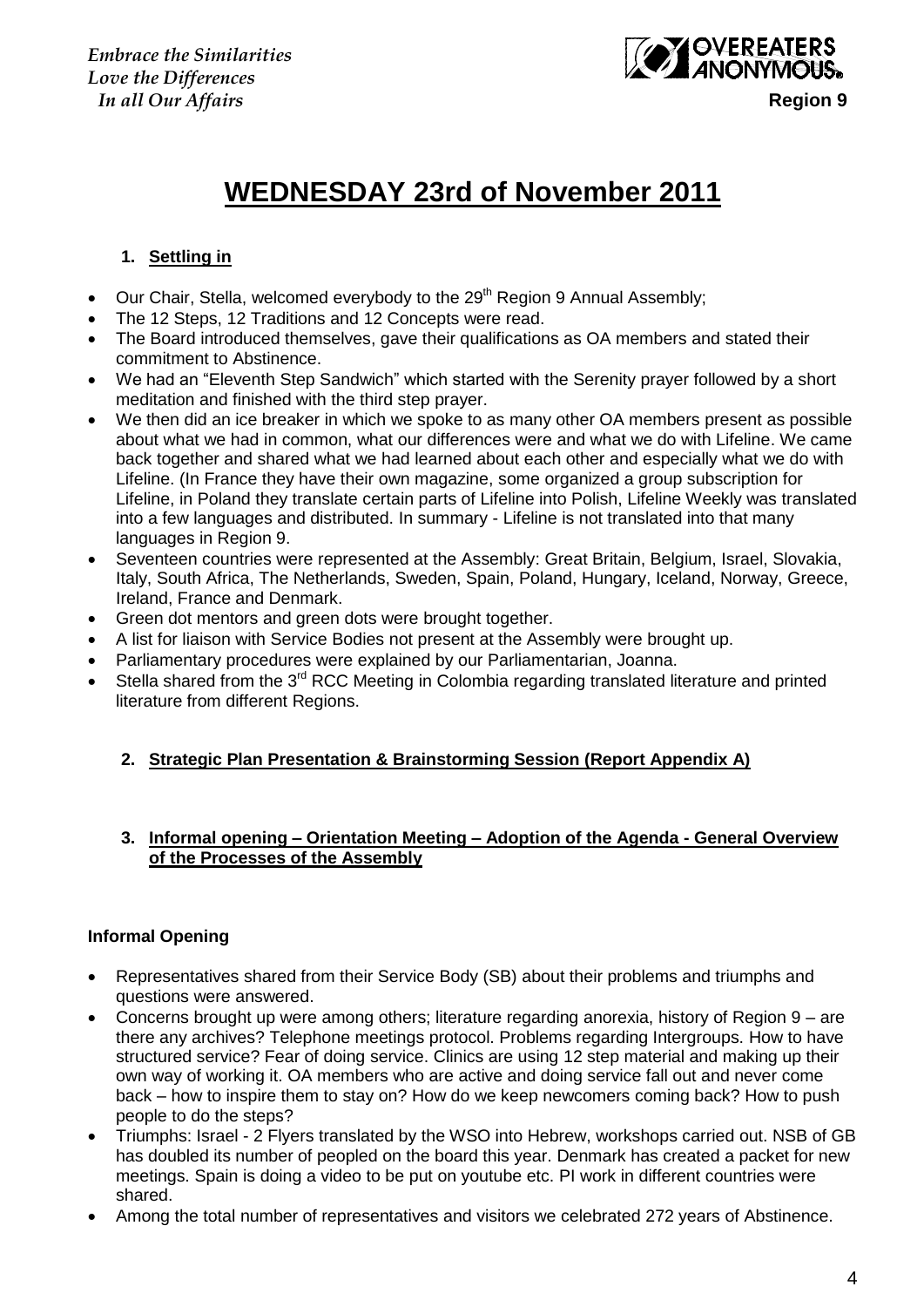## **Orientation Meeting**

## **Adoption of the Agenda**

The proposed agenda was approved as written.

#### **General Overview of the Processes of the Assembly**

 The formal format of the Assembly and the Consent Agenda was explained by the Parliamentarian.

#### **4. 7th Tradition Workshop**

Held by our treasurer, Isabella.

The chair, secretary and treasurer started with one of the 7th Tradition skits that you can find at [www.oa.org](http://www.oa.org/) ("What's it worth" with Trixie, Dixie and the Abstinence Fairy).

The workshop then evolved around the following questions:

- In what way does/did tradition 7 support my recovery?
- Have I ever felt that, when I do a lot of service, I ought to put less money in the basket?
- How does my home meeting encourage members to contribute to tradition 7?
- Suggestions for successful fund raisers.

Important right now: The WSO wants to be less dependant on literature sales. That would be possible if every group contributes with 146 USD per year (as opposed to the 71 USD groups are currently giving).

Suggestions for 7th Tradition:

- use the 7th tradition tent cards at every meeting.
- suggest a certain amount that ought to be in the basket after every meeting.
- continuously clarify where the money goes.
- talk about the importance of sending a representative to IG/NSB meetings

- have a gratitude week at your meeting where you suggest to put the cost of your last binge in the basket.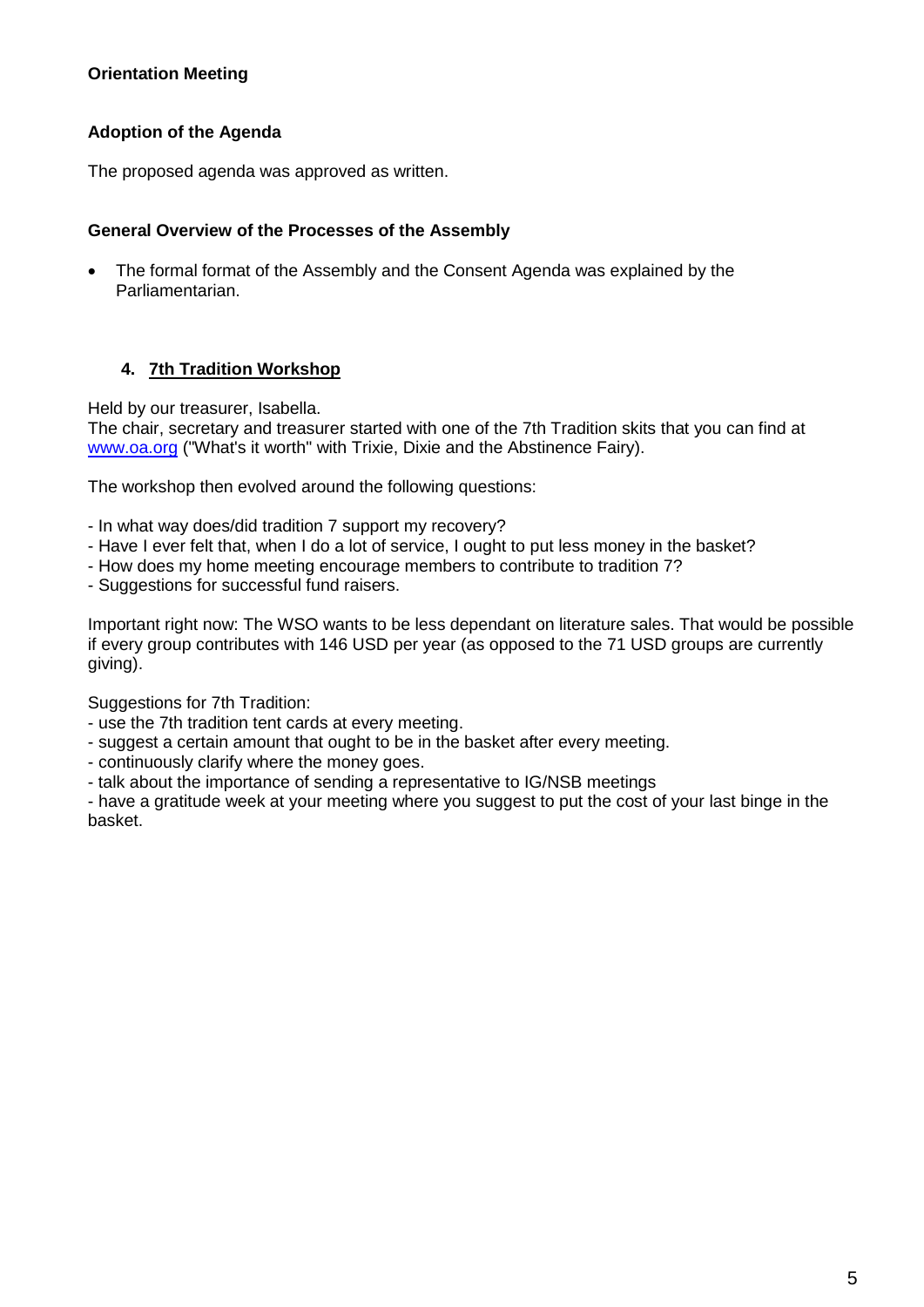

# **THURSDAY 24 th of November 2011**

#### **1. Official Opening – Readings – Adoption of Ground Rules – Adoption of 2010 Assembly Minutes – Reports and Questions arising out of Reports**

#### **Readings**

- 12 Steps 12 Traditions 12 Concepts
- For Today
- Region 9 Statement of Purpose

The total number of voting representatives present was 25. 17 Countries were represented: Greece, the Netherlands, Great Britain, Norway, Iceland, Slovakia, Hungary, Sweden, Poland, Belgium, Spain, Israel, Ireland, France, South Africa, Italy and Denmark. Therefore we had a quorum since more than 5 countries were represented. The credentials report was accepted as presented.

#### **Adoption of Ground Rules**

The Ground Rules were read and adopted as presented.

#### **Adoption of 2010 Assembly Minutes**

The 2010 Assembly Minutes were approved with no objections.

The Minutes Approval Committee for the 2011 Assembly Minutes were appointed and includes: Stella (Chair) and 2 representatives which are Jakki and Elena.

#### **Reports and Questions arising out of Reports:**

Chair"s Report

Representatives shared that it had been interesting to read the Chairs Reports. Many were interested in the Daily Journal from Region 8. Meeting list accuracy was discussed. How do we address this in Region 9 and different countries? Suggestion that the EC Committee take on the meeting list accuracy. Every 10 year the RCC meeting is rotating outside of the US, this year it was held in Colombia.

Treasurer"s Report

Splitting the role between a banker and the treasurer has been successful and the treasurer felt that it has worked out well. Suggestion was made to make changes in the Bylaws regarding banker and treasurer. Bank account details will not be posted on the website but circulated among Region 9 regularly. Delegate Assistance to visitor with a new group in a country will be brought up in the Finance Committee.

Secretary"s Report

No questions.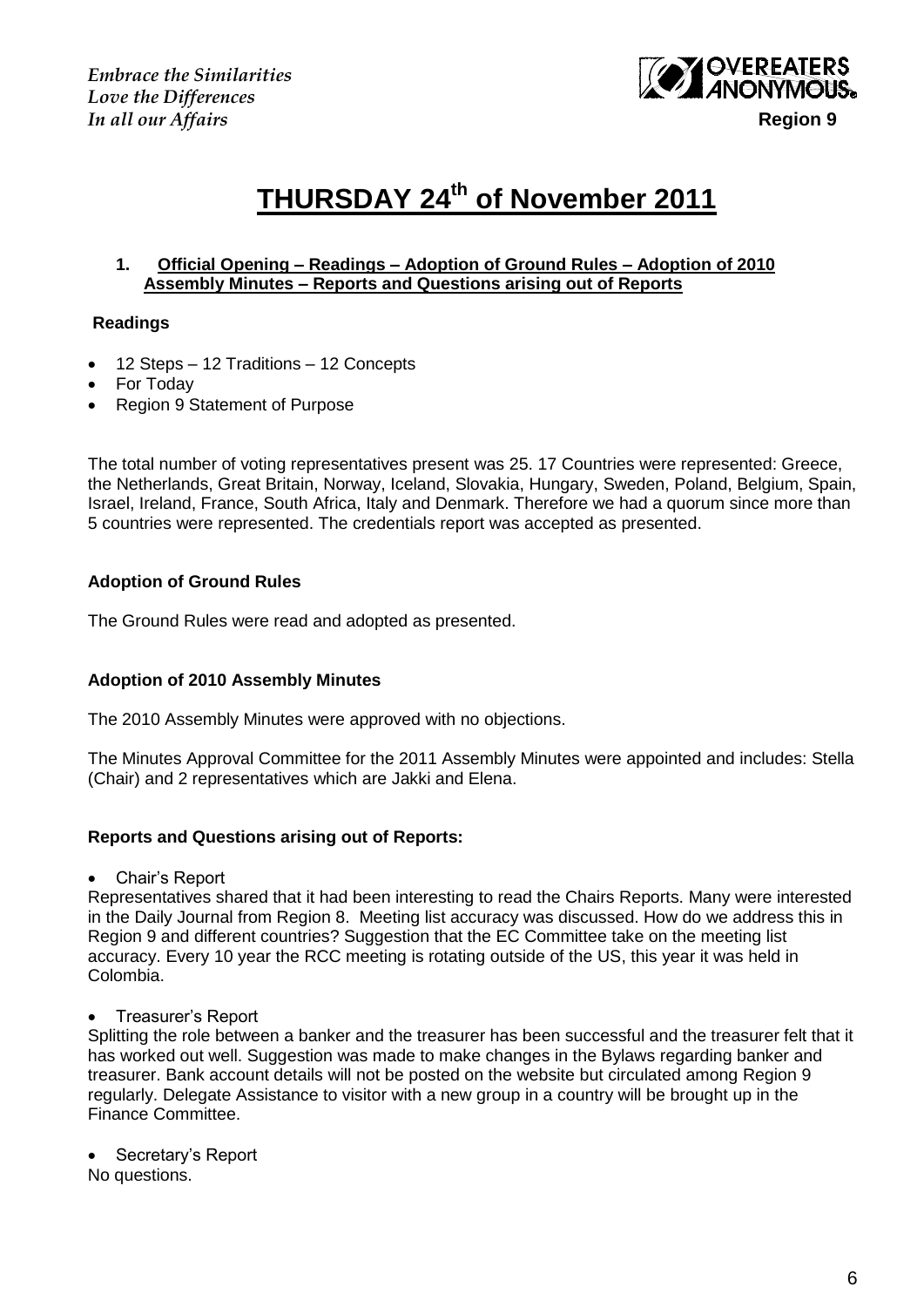## Translations Committee

The committee received information during the year from a few countries about which OA literature was translated in that country. The list is now updated and very appreciated and a useful tool. Translated literature into a language for example Canada and France can use the same literature even if there is some differences in the way the literature is translated into French.

The point was brought up that it is important that the Region 9 representative in a country who are leaving the position will be handed over to the next representative to continue communication with the Translations Committee.

#### Bylaws Committee

No questions.

#### Public Informations Committee

A suggestion was made to put the information regarding newspaper ads on the website under the page PI Committee. OA GB had an exhibition at a National Health Conference which was successful in regards to inform professionals about OA.

#### 12<sup>th</sup> Step Within Committee

A question was raised about how long to continue emailing and talking to a country that has not been represented at Region 9 Assembly? The Secretary stressed that it is important to email the contact information to the Secretary. Reach out until you find someone who want"s to be in contact with you. Suggestion; if we go to other 12 step groups in other countries, we can ask if there is any oa friends there. Feedback from a representative that it is a gift to get a reply from a country that has not been represented before.

#### Trustee"s Courtesy Report

It would be interesting to know how many emails the Trustee receive and send during a year? People don"t contact Esti with what is going on in their country. Esti is travelling to different countries and that has also an impact in these countries regarding working the steps.

Electronic Communications Committee Report

Question regarding the Report was if it should include information about other countries websites.

## **2. Translations Workshop**

Esti, our Trustee, held this Workshop on translations.

- Esti is the Chair of the Translation Committee at the Board of Trustees.
- Translation of literature is an important way of spreading the message and to raise money for the SB.
- Have the courage to start!
- You can start with a glossary to capture the oa words in your language. The first things to translate could be 12 and 12 into your language and the pamphlet "15 questions".
- The 3 licenses were reviewed and explained and also the  $4<sup>th</sup>$  license the assignment agreement.

#### To the SB´S:

Contact the WSO to see if there already is literature translated into your language. Contact the WSO to check if there will be changes to this piece of literature in the near future? Look at AA approved literature to see if they have literature that you can use in your language. Literature that is on the oa.org website can be translated without having to get permission or licensing.

#### Application for Funds:

- WSO have a fund to apply for funding to translate literature.
- Region 9 translations fund is to be considered as a loan and needs to be paid back in time when literature has been sold.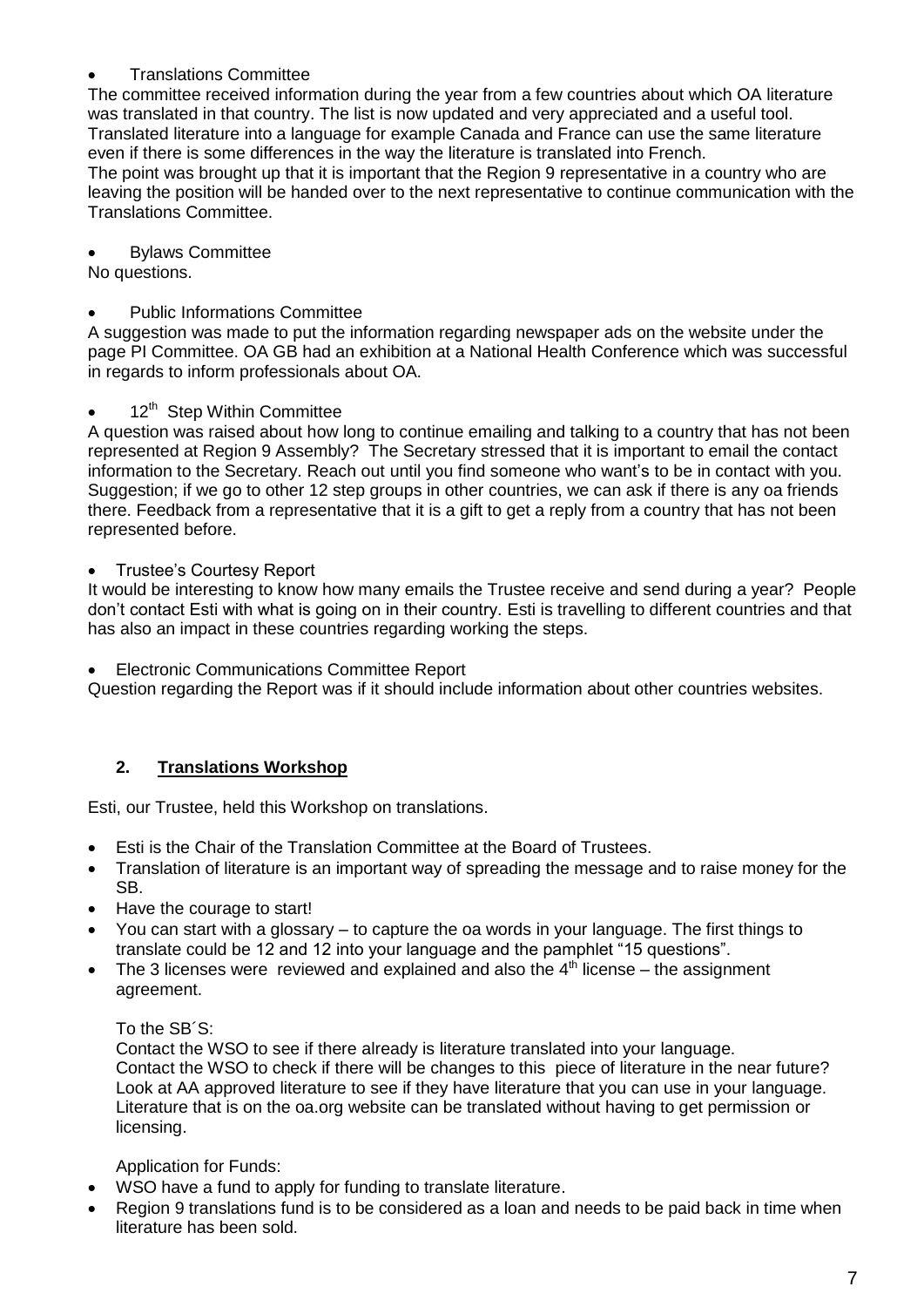- If you need to use a professional translator and apply for funds to cover the costs do that and check if the translator has made an accurate job so the oa language talks to the heart.
- Create a Translation Committee in your country to focus on what to translate. A goal for each country could be to translate one piece of literature each year.
- Suggestions on how to start and what to start to translate will be found in the guidelines on [www.oa.org.](http://www.oa.org/)
- Questions and experiences were shared. Permission to translate Lifeline is not needed. Drafts are not for sale and should be destroyed after circulation. How to distribute drafts and new editions is suggested in the Guidelines. Electronic copies of literature can be sold.

Awareness regarding copying and spreading literature to oa friends without them buying it themselves – is not helping OA as a whole. Detailed discussion took place on this topic and it was established that some countries were unaware of the implications. This information would now be taken back home by these representatives.

## **3. Deadline for Ask-it Basket Questions**

## **4. 2011-2012 Suggested Draft Budget – Presentation and Discussion**

Our Treasurer, Isabella, presented the Suggested budget for 2011-2012.

Discussion regarding:

The Prudent Reserve. A question was raised - Why are we not self supporting when we have a prudent reserve?

It was explained that, the prudent reserve is a financial buffer that should cover one year of expenses in hard times. If the prudent reserve should not be sufficient, we can transfer money from our general reserve into the prudent reserve. According to our bylaws, (Art X Section 1 h) the prudent reserve should be equal to one year"s standard costs. The Assembly may decide upon the amount of the annual standard costs .

However, the prudent reserve is not intended to be the source from which we take money in order to be self supporting, we ought to be self supporting through our contributions. It was explained that even though we had a Region 9 draft budget that "balanced" - that we in Region 9 were not fully self supporting since our contribution to WSO are minimal and do not reflect the service that Region 9 receives from the WSO.

The Region 9 Trustee is totally funded by the WSO. R9 also receive contributions directly towards delegate assistance and translation. WSO also service our region by being our World Service Office and providing such things as the Meetings data base, the web site, WSBC, trustees in general and related costs.

Finding a Parliamentarian preferably in the country where we are having the Assembly is something to think about in future years.

## **5. Reports from Committee Sessions and discussion of any proposals of emergency new business motions**

Finance committee Report appendix B Various suggestions for the budget were presented and entered into the suggested budget.

Bylaws committee Report appendix C

Translations Committee Report appendix D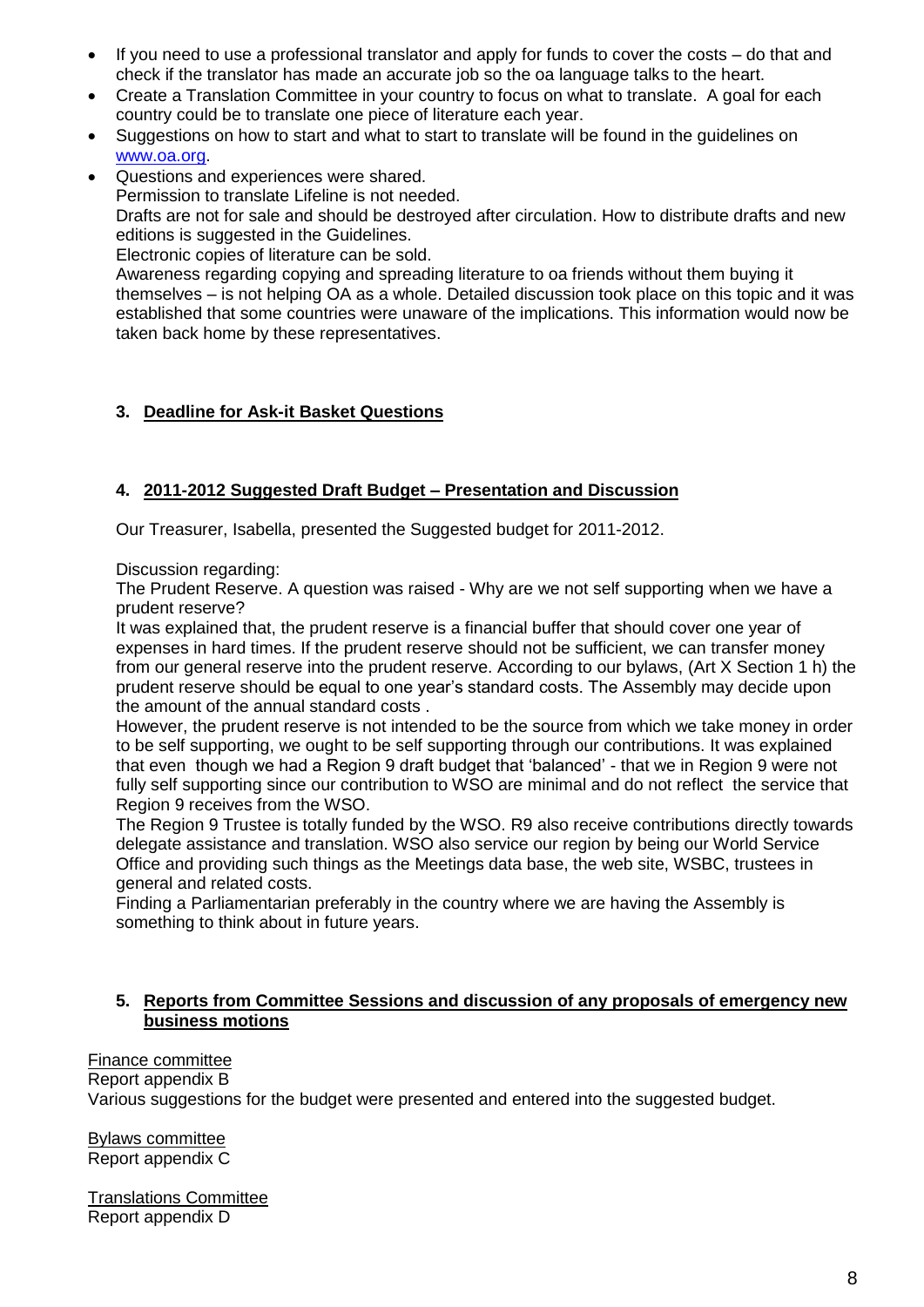#### Electronic Communications Committee Report appendix E

Public Information Committee Report appendix F

12<sup>th</sup> Step Within Committee Report appendix G

#### **6. How to abstain from compulsive eating one day at a time – Workshop (Appendix H)**

- Stella took the assembly through a workshop and Isabella and Karolina shared about their experiences of how they became abstinent and how they stay abstinent.
- We split into groups and discussed very interesting questions and then came back and shared our answers.

## **7. Deadline for submitting Emergency New Business Motions**

#### **8. Endorsement of Trustee for election at WSBC 2012**

The procedure of nomination and selection and the qualifications for Trustee were read by the Parliamentarian.

There was one applicant for this service position: our current Trustee, Esti. Esti addressed the Assembly.

Voting was by ballot. 25 votes cast and 24 yes votes. The nomination has been affirmed.

#### **9. Election of Service Positions – Discussion and Election of Assembly/Convention Venues for 2012 and 2013**

#### **Election of Service Positions:**

Chair

Reading of our Bylaws Art VII regarding Elections and Duties. There were two applications for Chair. Olafur addressed the Assembly and due to personal reasons withdrew his application. Susan addressed the Assembly and answered questions. Voting was by ballot. 25 Votes cast. 25 ´yes` votes and Susan was elected as Chair. The Chair declared Susan as Chair.

#### **Secretary**

Reading of our Bylaws Art VII regarding Duties. Patrick was nominated and accepted the nomination. Chadia was nominated and did not accept the nomination. Loes was nominated and did not accept the nomination. Serena was nominated and did not accept the nomination. Mette was nominated and accepted the nomination.

Patrick and Mette addressed the Assembly in turn. Voting was by ballot. 25 votes cast. Patrick received 17 ´yes` votes and Mette received 8 `yes` votes and Patrick was elected as Secretary. The Chair declared Patrick as Secretary.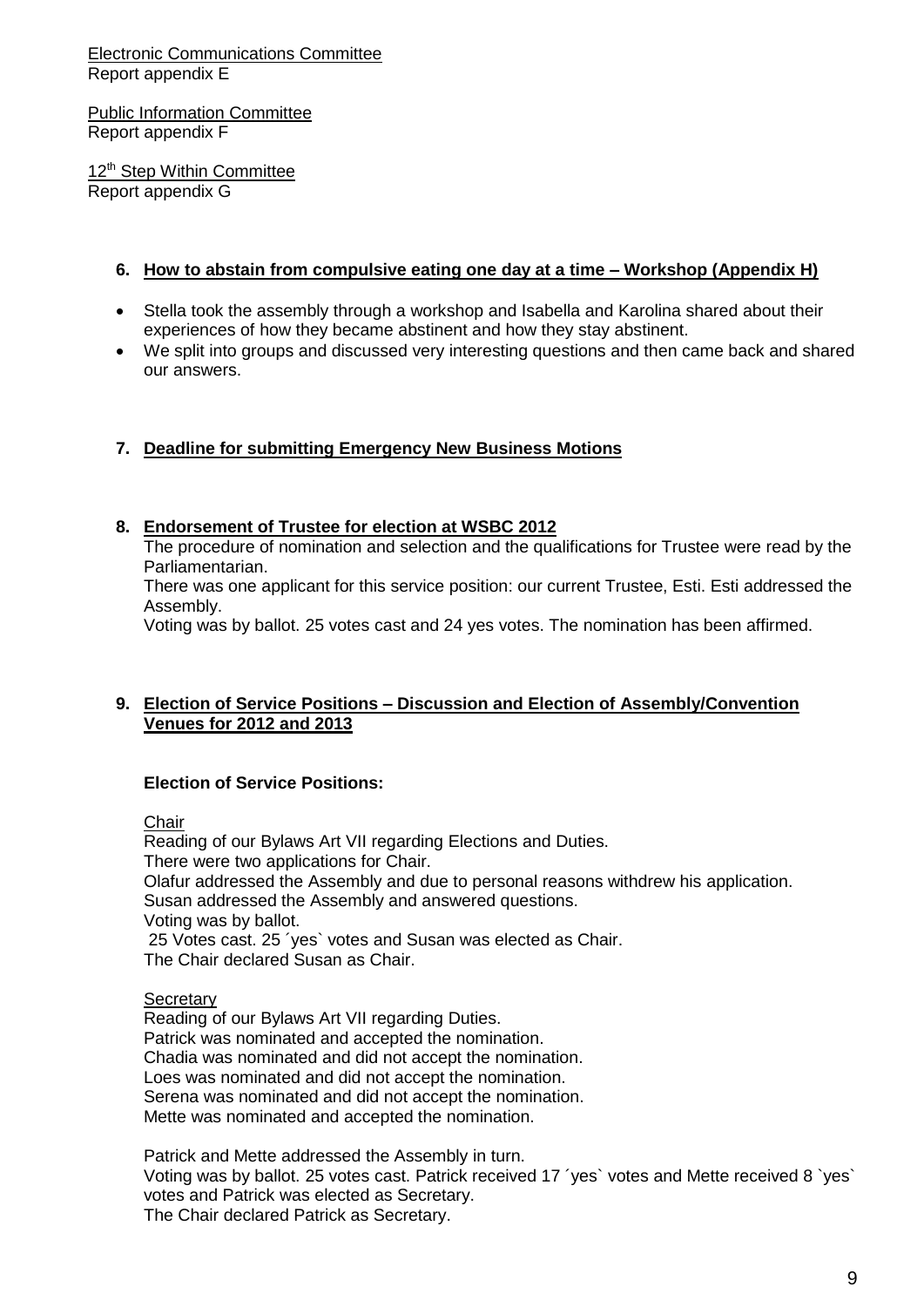#### **Treasurer**

Reading of our Bylaws Art VII regarding Duties. One application from our Treasurer, Isabella. Isabella addressed the Assembly. Voting was by ballot. 26 votes cast and 26 `yes´ votes and Isabella was elected. The Chair declared Isabella as Treasurer.

#### **Committee Chairs**

Reading of our Bylaws Art IX Section 1, 2 and 3. Each Committee Chair addressed the Assembly. Voting was by ballot.

## Chair of 12<sup>th</sup> Step Within Committee

Mette was nominated and accepted. Jakki was nominated and accepted. 24 votes cast. Mette received 19 `yes` votes and Jakki received 5 `yes` votes. Mette was elected.

Chair of Translations Committee Irenne was nominated and accepted. 26 votes cast. 26 `yes` votes. Irenne was elected.

Chair of Bylaws Chair Joanna is willing to apply. 26 votes cast. 26 `yes` votes. Joanna was elected.

#### Chair of Public Information Committee

Siobhan (a visitor from Ireland) was nominated and accepted Serena was nominated and accepted but withdrew her nomination. 26 votes cast. 24 `yes´ votes. Siobhan was elected.

Chair of Electronic Communications Committee Francoise was nominated and accepted but withdrew her nomination. Karolina was nominated and accepted. 26 votes cast. 26 `yes` votes. Karolina was elected.

The Chair declared:

Mette as Chair of  $12<sup>th</sup>$  Step Within Committee Irenne as Chair of Translations Committee Joanna as Chair of Bylaws Committee Siobhan as Chair Public Information Committee Karolina as Chair of Electronic Communications Committee

#### **Discussion and Election of Assembly/Convention Venues for 2012 and 2013**

• Proposals for 2012:

Poland and South Africa invited us to hold the Assembly and Convention 2012 in their countries. The representatives from Poland and South Africa addressed the Assembly.

Voting was by ballot. 26 votes cast. Poland received 20 `yes` votes and South Africa received 6 `yes` votes. Poland was elected.

• Proposals for 2013:

Israel and South Africa invited us to hold the Assembly and Convention 2013 in their countries. The representative from Israel addressed the Assembly.

Voting was by ballot. 26 votes cast. Israel received 14 `yes` votes and South Africa received 12 `yes` votes. Israel was elected.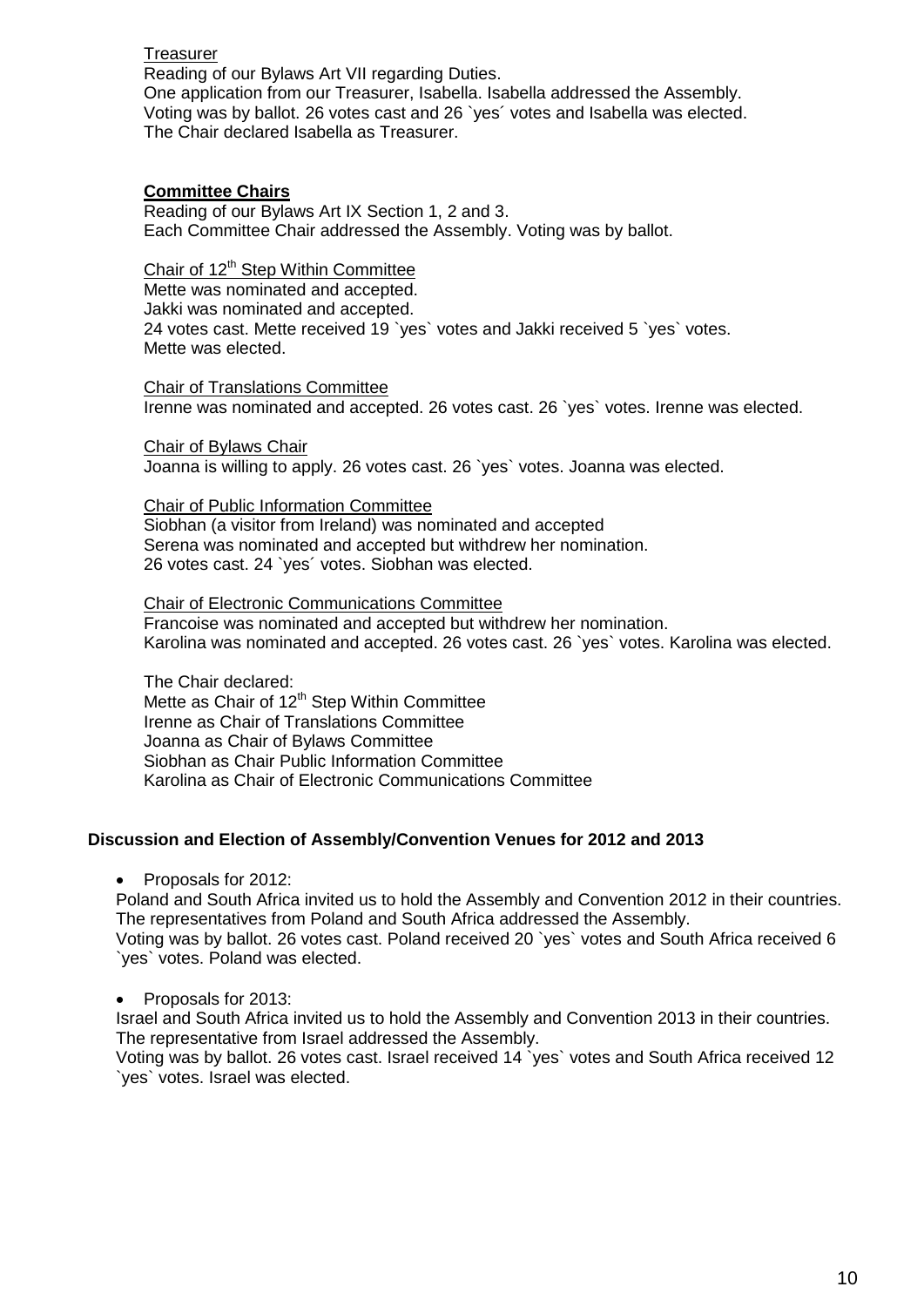*Embrace the Similarities Love the Differences In all our Affairs* **Region 9**



## **FRIDAY 25th of Novemeber 2011**

#### **1. Openings and Readings**

- Serenity Prayer
- 12 Steps -12 Traditions 12 Concepts
- Preamble
- For Today
- Statement of Purpose

The total number of voting representatives present was 25. 17 Countries were represented: Greece, the Netherlands, Great Britain, Norway, Iceland, Slovakia, Hungary, Sweden, Poland, Belgium, Spain, Israel, Ireland, France, South Africa, Italy and Denmark. Therefore we have a quorum as more than 5 countries were represented. The credentials report was accepted as presented.

#### **2. Formal discussion and vote on:**

- **Consent Agenda**
- **Bylaws amendment Motions**
- **New Business Motions**

#### **Chart 1: Consent agenda**

The Parliamentarian explained the Consent Agenda and the procedure.

Bylaws Amendment Motion 3 was pulled from the Consent Agenda.

Business Motion 4 was pulled from the Consent Agenda.

BL 1, 2, 4, 5, 8, 9 and BM 1, 2, 5 required a majority to adopt. They were voted upon and **adopted**.

#### **BL 1**

Bylaws Article XII Section 1.

To clarify that we are talking about the Region 9 Assembly.

"Proposed amendments should be submitted to the Region 9 Bylaws Committee at least ninety days before the Region 9 Assembly, and are to be submitted in writing, by this committee to the Region 9 Chair at least seventy five days before The Region 9 Assembly."

#### **BL 2**

Bylaws Article VII, Section 3b

To comply with wording used in OA.

"…In addition each candidate for the Region Board shall have where possible at least one year of current abstinence and at least two years of service beyond group level at the time of election."…

#### **BL 4**

Bylaws Article XI Section 1

To clarify wording.

"Matters which relate to major policy affecting Overeaters Anonymous as a whole shall be referred to the Region 9 Trustee or another member of Overeaters Anonymous Inc. World Service Board of Trustees."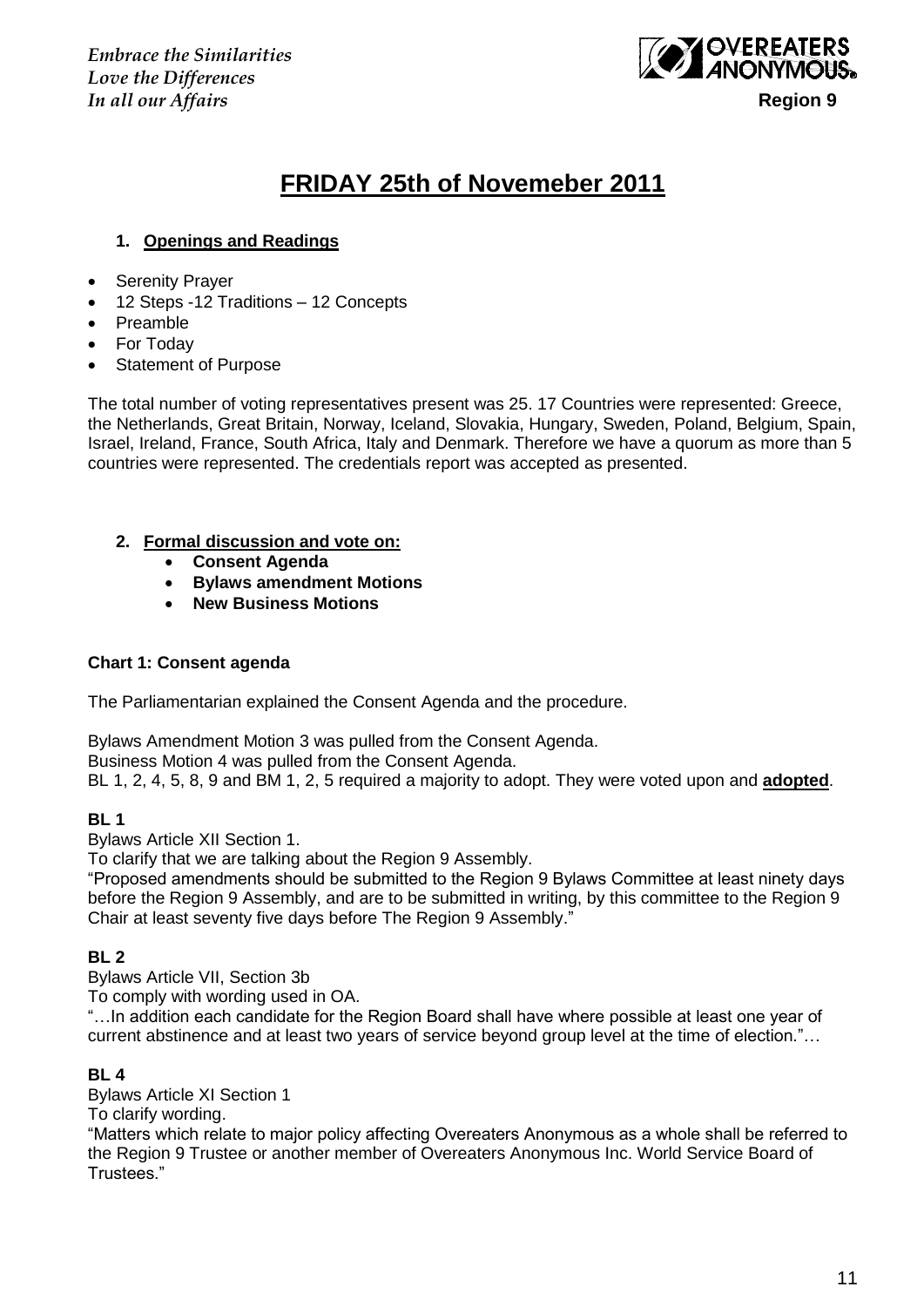## **BL 5**

Bylaws Article IV, Section 2b

To clarify wording and include Virtual Service Board.

"Representatives from National/Language/Virtual Service Boards, who are registered with the World Service Office and who are within the geographical boundaries of Region 9.

National/Language/Virtual Service Boards shall not represent Intergroups which have sent representatives to the Assembly, however if all Intergroups are represented, the

National/Language/Virtual Service Board will still be entitled to one representative."

## **BL 8**

Bylaws Article IV, Section 2

To clarify wording regarding OA visitors attending the Region 9 Assembly.

" a OA Visitors from Region 9 who already have a representative attending the Assembly from their service body will not be given a voice or a vote."

b The Region 9 Assembly is open to OA visitors from inside and outside Region 9."…

## **BL 9**

Bylaws Article XII, Section 2

"Bylaw amendments, including items raised during the Assembly by a Committee, which have not been submitted to the Region Chair seventy-five days before the Assembly and which are considered to be of an emergency nature by the Region 9 Board and the Bylaws Committtee Chair may be voted on at the Assembly."

## **BM 1**

Policies and Procedures

To adopt into the Region 9 Policies and Procedures Manual the document circulated at 2010 Region 9 Assembly entitled "Overeaters Anonymous Region 9 – Assembly Procedures and Suggestions."

## **BM 2**

Policies and Procedures IV Region 9 Translations

To strike and insert:

"TRANSLATION GUIDELINES

The Translation guidelines submitted by the R9 Translations committee in 1999 and updated in 2002 and approved in 2005 have now been rescinded and R9 will now refer to the document "OA GUIDELINES – TRANSLATION GUIDELINES FOR OA LITERATURE" which is available on the [www.oa.org](http://www.oa.org/) website for the worldwide fellowship of OA."

## **BM 5**

Policies and Procedures Article V Finance and Budget

To insert:

FINANCIAL ASSISTANCE FOR DELEGATES TO

REGION 9 ASSEMBLY

Financial assistance be granted to delegates travelling to Region 9 Assemblies. Draft claim form approved. (1985b)

That the mailings to all member groups and Intergroups as in article 5(ii) of the Bylaws, shall include applications for assistance. This application form will also be posted on the R9 website. Completed application forms will be submitted to the R9 Treasurer at least 4 months prior to the date of the Assembly.

It is requested that the service bodies attach to the application form for assistance – the latest financial summary of the service body and that they give details of any funding for attendance at Region 9 Assembly from elsewhere. The Region 9 Board are authorized to consider (by email) those applications (2008e)

The Assembly resolves that priority for financial assistance for Regional representatives travelling to the R9 Assembly will be given to those IGs and NSBs with the greatest distance to travel and secondly to those attending their first Assembly. (1996h)

The Board is authorized to make a decision on transferring up to EUR 2400.00 (GBP 1700.00) from Service to Delegate Assistance, 3 months before the next Assembly, whenever that takes place. (2007a)

Payment of this assistance will be at the Assembly itself.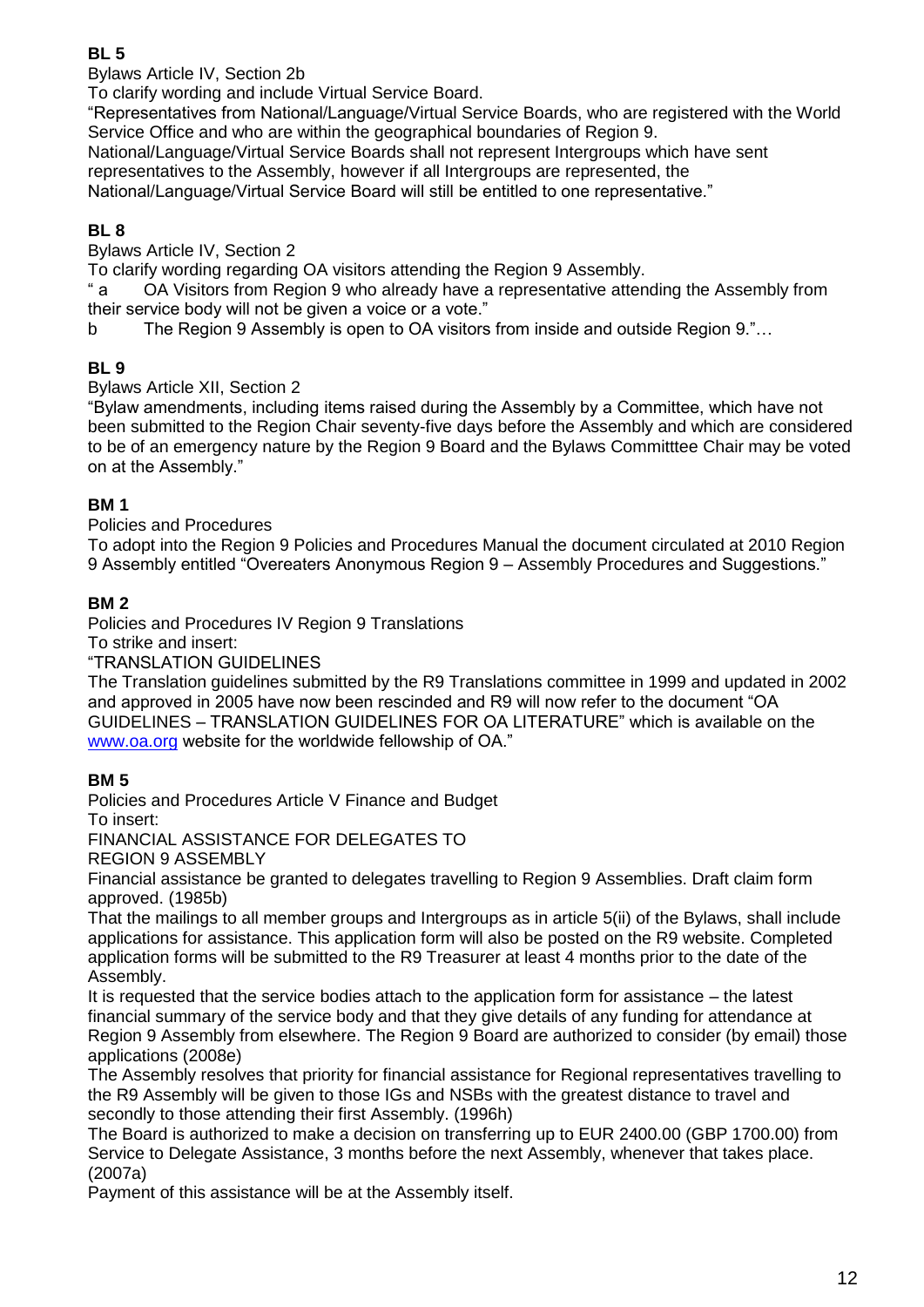## **BL 6**

The Board moved that:

**Region 9 OA Bylaws, Article IV,– MEMBERSHIP OF REGION 9 ASSEMBLY, Section 3 Qualifications**.

**Region 9 OA Bylaws, Article VII – COMPOSITION OF REGION 9 BOARD, Section 3 Qualifications.**

Requires that the representatives to R9 have 6 months consecutive abstinence. To introduce abstinence requirements for the R9 Representatives and in turn strengthen the abstinence requirement for the R9 Board.

Amended – 1 year instead of 6 months. Majority needed. Voting: the motion for the amendment was lost.

Motion required two-thirds vote to adopt. Motion BL6 as originally stated was **adopted**.

## **BL 7**

The Bylaws Committee moved that:

#### **Region 9 OA Bylaws, Article VII, Section 3d – Composition of Region 9 Board**

Amend bylaws to the effect that no member will be disqualified to serve on Region 9 Board because they have already served for eight years. To allow qualified members to serve additional terms on the Region 9 Board if they wish to.

Amendment – move to strike four (4) and to insert eight (8). Voting by majority. The amendment was carried.

Discussion took place regarding the true meaning of the existing wording of the Bylaw. Clarification that the original meaning did not require that members be disqualified from serving after eight year"s service – therefore the motion was **withdrawn**.

#### **3. Approval and Adoption of 2011-2012 Budget**

The Budget (the original suggested version with alterations included that had been suggested by the finance committee and assembly) was presented by the finance committee. Motion required majority to adopt. The Budget as presented was **adopted** (Approved budget appendix I).

## **4. Formal discussion and vote on:**

#### **BM 3**

The Region 9 Treasurer moved that:

#### **Region 9 Policies and Procedures Article V Finance and Budget**

Title of the Section – Financial Assistance for Delegates to Region 9 Assembly. Proposed New Wording:

"The Assembly resolves that priority for financial assistance for Regional representatives travelling to the R) Assembly will be given to those IGs and NSBs that cannot afford to fund a delegate on their own, to those with the greatest distance to travel and secondly to those attending their first Assembly. (1996h)."

Motion required a majority to adopt. BM 3 was **adopted**

#### **BM 4**

The Secretary moved that:

#### **Policies and Procedures VI Website** Maintaining Anonymity

Move to Amend the P & P regarding anonymity on the website, if personal information is on Region 9 material or on an events flyer it is up to the service body to change the contact information before sending it to the EC Committee Chair for uploading.

Motion required majority to adopt. BM4 was **lost**.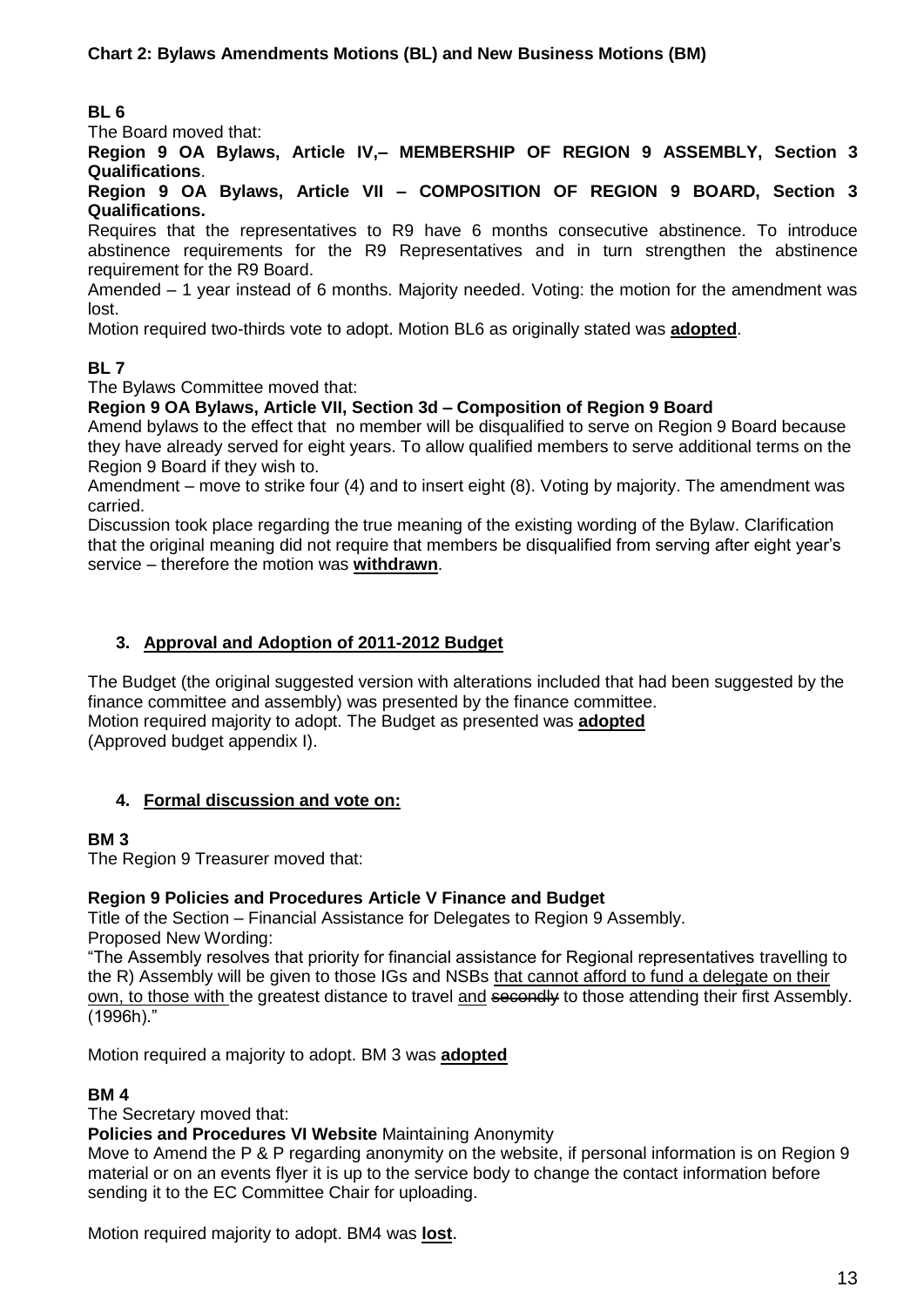#### **5. Liaison with Service Bodies not presented at the Assembly – allocation and adoption of service bodies**

The result of the Liaison with Service Bodies not represented last year was addressed by Susan – the 12<sup>th</sup> Step Within Chair. Four representatives were present this year that would not have attended if we would not have done this liaison last year.

Each representative and Board Member picked one or more countries which they will try to contact during the year. The representatives will contact the country/countries they chose and report to the  $12<sup>th</sup>$  step within Committee.

## **6. Ask-it-basket Questions and Answers**

Has somebody experience of youth groups (oa teen groups)? If so, how does it work?

Youth in OA at WSO, Susan explained different legalities depending on the age of the youth. The" teen" and "young adult" meeting format is different than for the younger children. In the US there is also "College age" meetings. Any specific questions could be asked to Susan from Israel.

Do people who do service at a convention which is a spiritual recovery convention receive a reimbursement for journey and hotel in your country? Which service position?

- In Israel they don't reimburse anyone for their travel and stay.
- In some countries they do pay for travel and accommodation for the speaker.
- One country pays for travel and 2 nights to the Assembly and if they stay for the Convention they pay for it themselves.
- In one country they pay for the organizing committee half of their travel and accommodation cost.
- Generally considered that if a SB invites the speaker the SB pays the costs.
- Suggestion to SB's is to be clear from the beginning what will be paid or not.

## **7. Formal discussion and vote on BL 3 Substitute Business Motion**

Substitute motion of Bylaw Amendment BL 3.

The Bylaw Chair moved to amend:

Article III, Section 1 as follows:

"The Definition of a Group

The points that define an Overeaters Anonymous Group are listed in OA Inc Bylaws, Subpart B Article V, Section I Overeaters Anonymous Groups.

a These points shall define an Overeaters Anonymous group:

1 As a Group, they meet to practice the Twelve Steps and Twelve Traditions of Overeaters

Anonymous guided by the Twelve Concepts of OA Service.

2 All who have the desire to stop eating compulsively are welcome in the group.

3 No member is required to practice any actions in order to remain a member or to have a voice (share at a meeting)

4 As a Group they have no affiliation other than Overeaters Anonymous

5 It has affiliated as an Overeaters Anonymous group by registering with the World Service Office.

b Virtual Groups (groups which replicate face-to-face meetings through electronic media) may be an Overeaters Anonymous group if they:

- 1) Otherwise meet the definition of Overeaters Anonymous groups
- 2) Are fully interactive, and
- 3) Meet in real time.

Required two thirds majority, the motion was **adopted.**